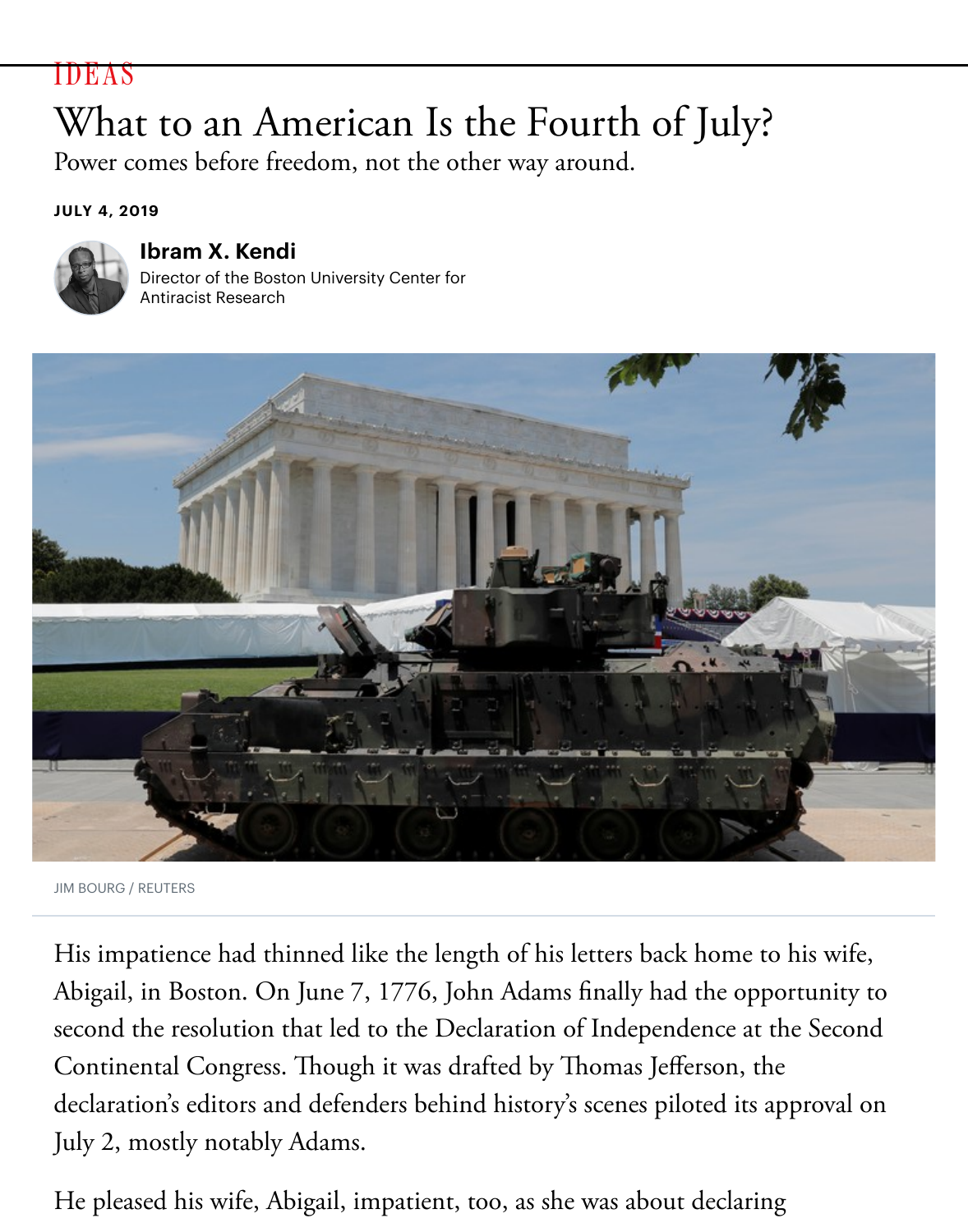have no … Representation."

"I cannot but laugh," the future second U.S. [president resp](https://herb.ashp.cuny.edu/items/show/672)onded on April "We have been told that our Struggle has loosened the bands of Governme where."

Who did John Adams include in "our Struggle"? Just the wealthy white me assembled with him in Philadelphia? Who was "our St[ruggle" trul](https://www.masshist.org/digitaladams/archive/doc?id=L17760414ja)y for? W declared independence from Great Britain on July 4, 1776? Who was reall process of becoming free?

I can surmise who John's "our Struggle" did not include, based on how he described *their* struggle to Abigail. He had heard that "children and Apprentic were disobedient—that schools and Colleges were grown turbulent—that slighted their Guardians and Negroes grew insolent to their Masters," John complained to Abigail. And now women "were grown discontented." Thei struggle was his problem. Their struggle was not his struggle. And his strug the struggle of the so-called American Patriots.

As we know all too well today, wealthy white American men did not stop i [when they w](https://www.masshist.org/digitaladams/archive/doc?id=L17760414ja)on the American Revolution, when they gained the power to their declared independence. They continued to rebel to keep their power. "the Patriots." The rest of us have continued our rebellions because we have gain *the power to be free*. The resisting rest of us, "the unpatriotic."

On this Fourth of July, the rest of us—and our wealthy white male allies be celebrating our ongoing struggles for freedom and not celebrating as if free. We should be celebrating our disobedience, turbulence, insolence, an discontent about inequities and injustices in all forms. We should be celeb our form of patriotism that they call unpatriotic, our historic struggle to extend to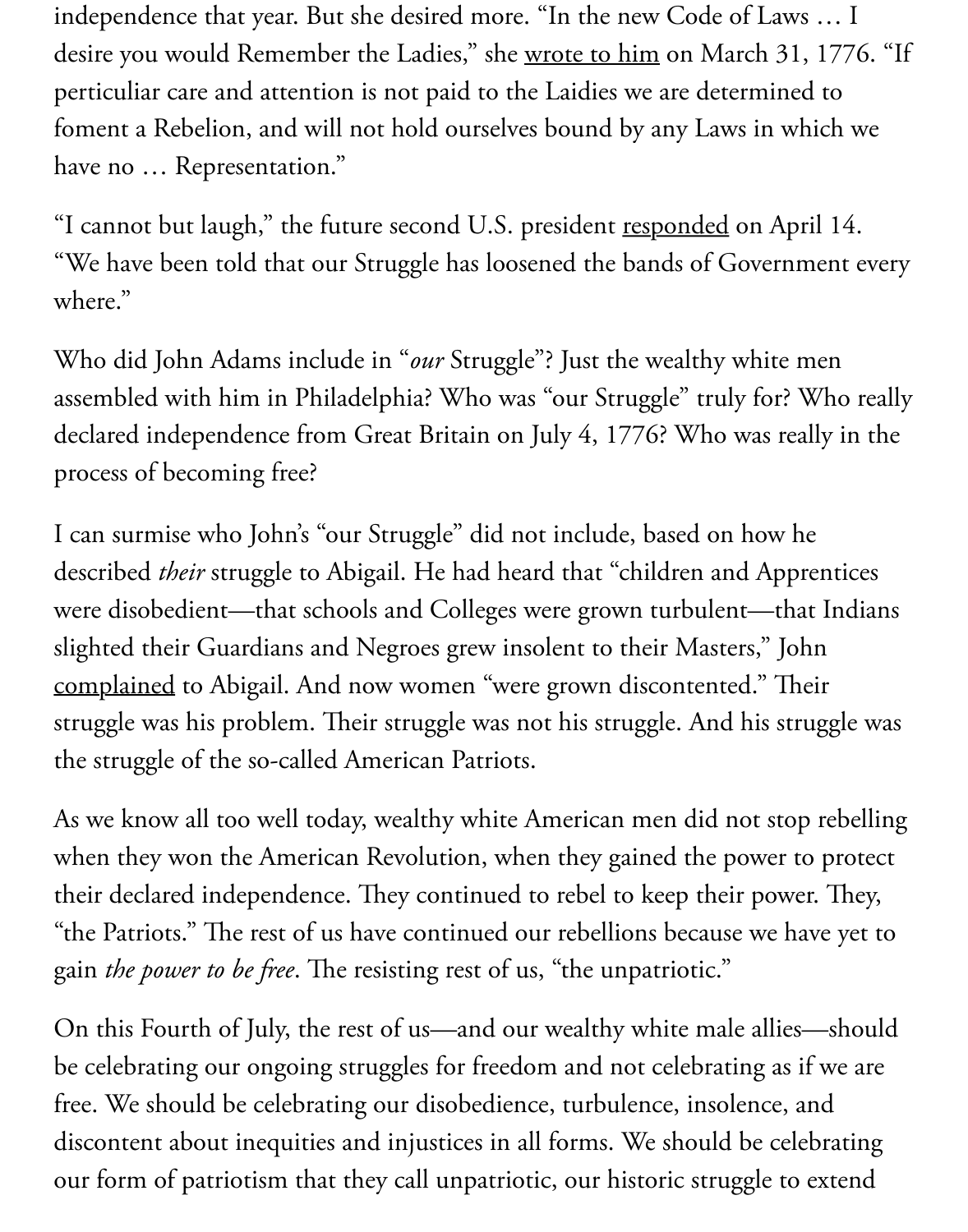And to have the power to shape policy is the power to create choices. That power is in the hands of the policy maker.

English power created the choices and policies that the white Founding Fa were forced to abide by, which they rebelled against, just as American pow created the choices and policies that the rest of us were forced to abide by, we've since rebelled against. Only power gave those rich white American m freedom from the rich white British men.

Power freed them to trade with merchants and planters outside the British They could buy and sell slave-grown and manufactured products from any They were no longer absolutely subjected to British capital and merchants taxes and laws. The 13 colonies were no more, even though Abigail Adams Ladies, my enslaved ancestors, working-class whites, and Native Americans in many ways, still colonized after the founding of the United States. Only will one day give the rest of us freedom within this nation founded by whi for white men, as those white men have said repeatedly.

Our American project is not built on the idea that we became free in 1776 year thereafter, but that we are fighting *for* freedom, oftentimes from the equation and political interests that became free on 1776. Take the African America for freedom that did not end when chattel slavery or Jim Crow formally en civil and voting rights formally began. A group of African Americans, who longer enslaved around Savannah, Georgia, told Lincoln-administration of on January 12, 1865, that freedom is "placing us where we could reap the our own labor, and take care of ourselves." They demanded land to be free.

A black Southerner, who knew all about the former Confederates and thei day riders and hooded night riders, parodie[d the](https://www.facinghistory.org/reconstruction-era/savannah-freedpeople-express-their-aspirations-freedom) idea that the passage of the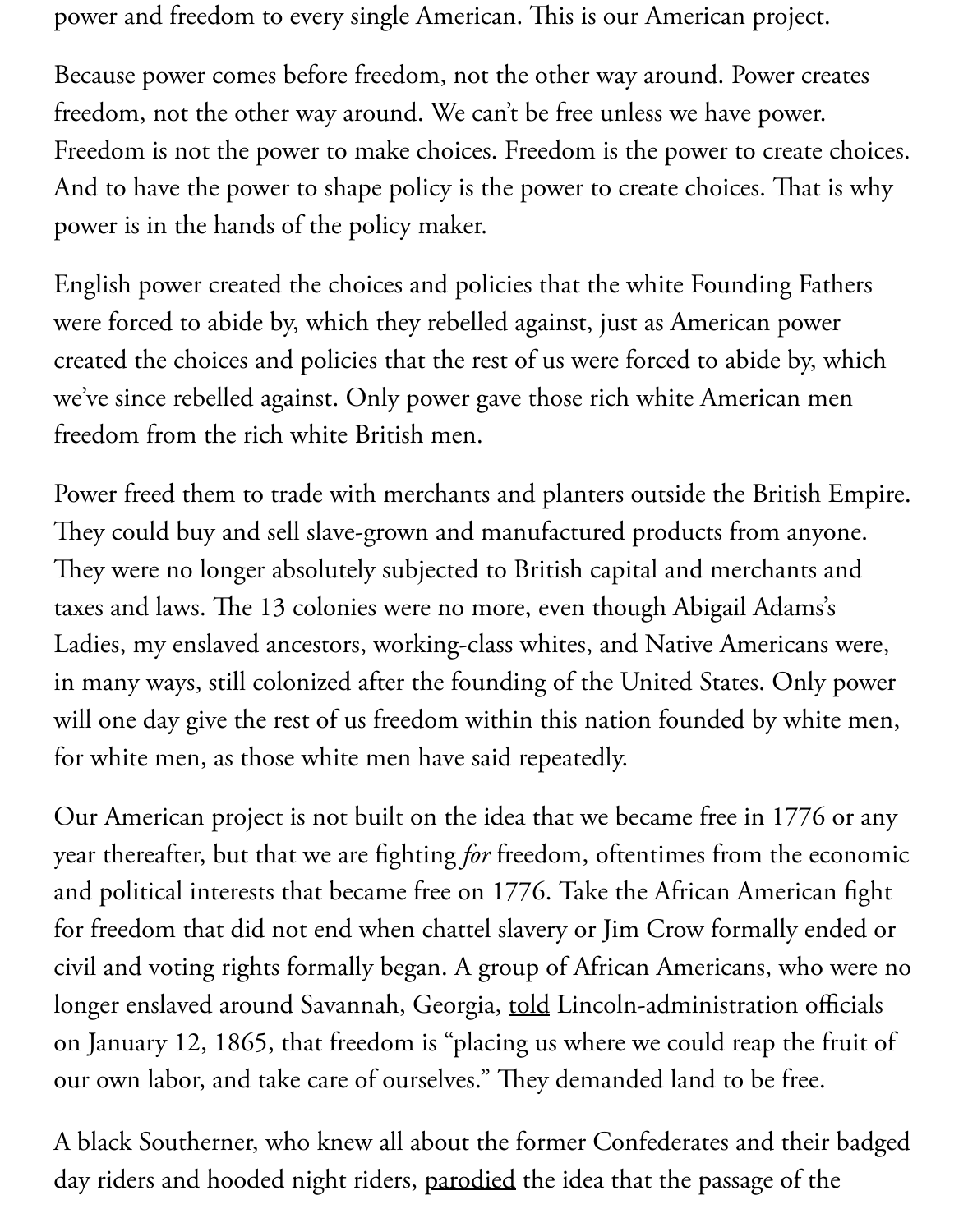guards over mint with sicepless cyc by day and by inglit.

Civil-rights activists were fighting for freedom with their freedom songs, fre rides, freedom schools, and their compulsion to "carry the gospel of freedom, Martin Luther King Jr. explained in his Letter From Birmingham Jail on A 1963. "We will reach the goal of freedom in Birmingham and all over the because the goal of America is freedom," he wrote. "We will win our freed because the sacred heritage of our nation and the eternal will of God are en in our echoing demands."

Civil-rights activism soon transformed into the movement for black power for people who, like King, recognized that the Negro could not be free with power. "We've had it wrong and mixed up in our country, and this has led Americans in the past to seek their goals through love and moral suasion d power," King said in a speech in 1967. But the racial problem is "a probler power, a confrontation between the forces of power demanding change and forces of power dedicated to the preserving of the status quo."

Pundits talk of American disunity as if the divide is brothers and sisters fig This is a power di[vide. Let's n](https://kinginstitute.stanford.edu/king-papers/documents/where-do-we-go-here-address-delivered-eleventh-annual-sclc-convention)ot ask why the master and the slave are divide not ask why the tyrant and the egalitarian are divided. Let's not ask why the and the feminist are divided. Let's not ask why the racist and the anti-racis divided. The reasons should be self-evident. There's no healing these divide bringing these powers together.

America is the story of powerful people struggling to keep their disproport amount of power from people who are struggling for the power to be free.

The power to be free should have particular resonance on this Fourth of Ju eye of Donald Trump's America. Resonance for all those struggling for the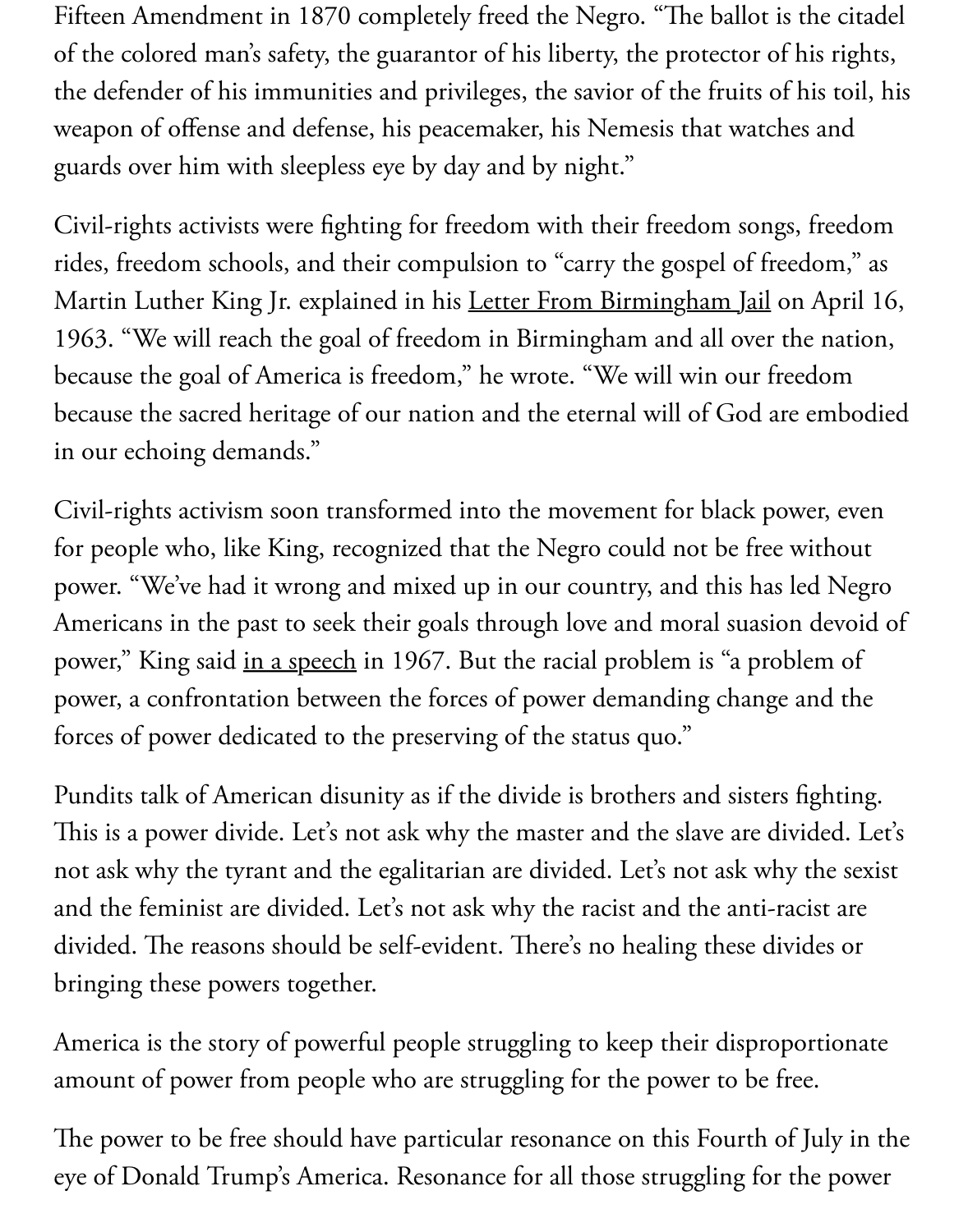Wealthy white men certainly do. Disproportionate power and freedom. I l Washington, D.C., but I won't be anywhere near the celebration or politic on the National Mall. I won't be anywhere near the Lincoln Memorial on grounds straining to hold up the weight of armored vehicles. I don't want that tragedy or the walking tragedy of red MAGA hats moving around cov minds. I don't want to hear verbal fireworks from President Trump, a speed liable to set anything within earshot that is true or loving on fire. Lincoln's shall overlook Lincoln's reincarnated old rival from the 1858 midterms, th and circumstance of Senator Stephen Douglas of Illinois on steroids. And somewhere, new Lincolns, in female and male and non-gender-conformin will be readying for the task of saving the Union that Lincoln did not save Trumpism.

To save the Union, or, really, to create a conceptual Union, we must be save a myth as devout and destructive as American exceptionalism: that freedor before power. That I became free as a white woman or as an indentured wh servant when policy makers declared freedom from England and wrote the Constitution and handed me a Bill of Rights. That I became free when the amended the Constitution to abolish chattel slavery. That I became free wl allowed me to immigrate to the United States, when they allowed me to be U.S. citizen on my own ancestral land. That I became free when they gave and voting rights that have been stolen from me time and again like my Bi Rights.

That I am free, even though policy makers refuse to guarantee my right to grant me a habitable Earth, to grant me high-quality schools and health ca air and food, to grant me fair policing, trials, competition for jobs and oth opportunities, to guarantee reprisal when policies and people are unfair or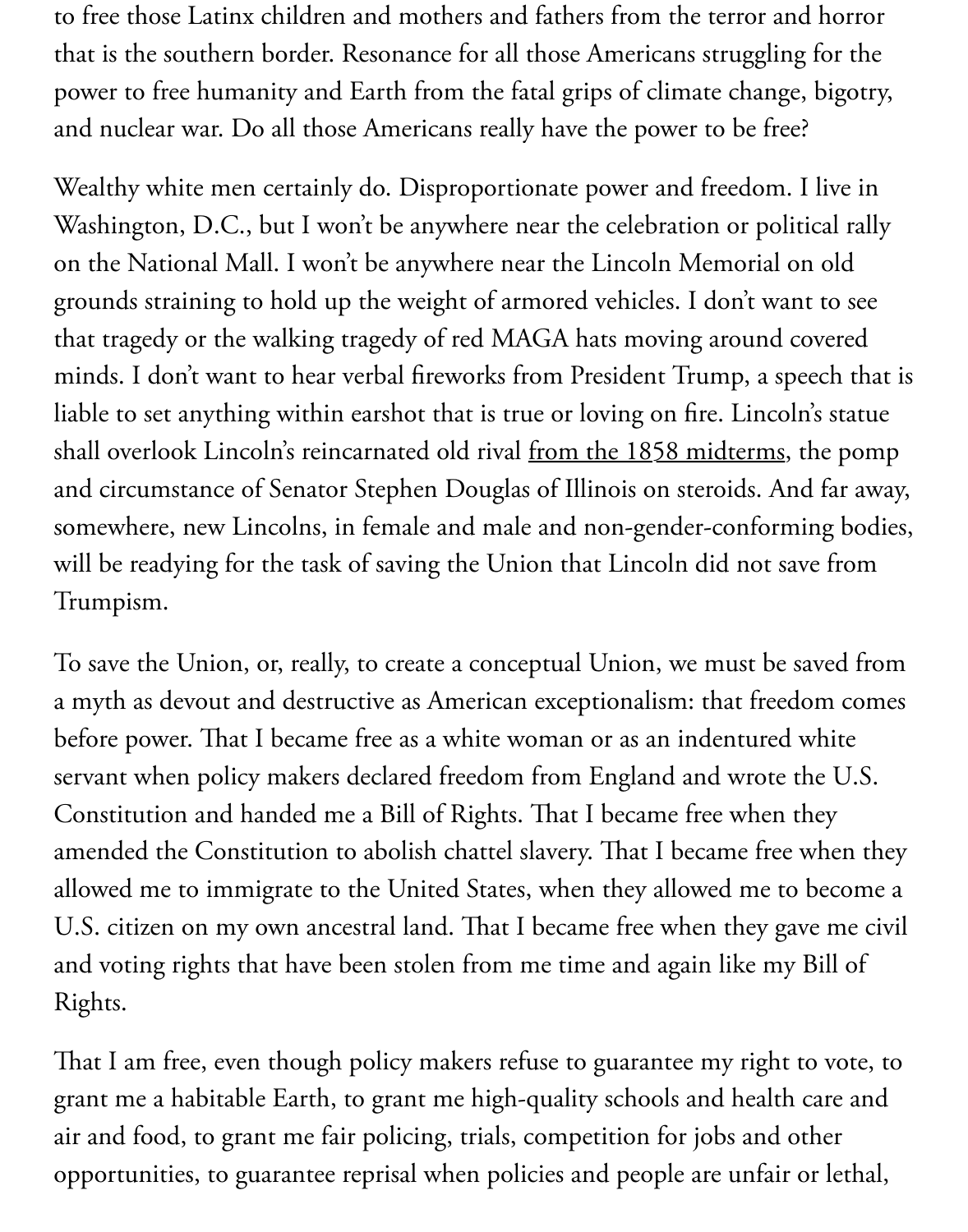neighborhoods and schools and jobs and prisons.

As a resistant black man in America, I've never felt like a slave. But I've nev free. And I understand why. I have the power to resist policy, a resistance that ensures I'm not a slave. But I don't have the power to shape policy, a power makes me free.

I have always understood why humans resisted tyrants. But I never really understood why humans fully submitted to tyrants until I studied America history, until I entered Trump's America and watched the patriots to tyran. believe freedom comes before power is to stifle the struggle to equalize pov to reinforce the power of the extremely wealthy white men who declared independence years ago. There is no more docile slave than one who believe she is free.

On July 3, 1776, John Adams again poured out his private thoughts in a letter his wife. He could see what his fellow delegates set in motion. The ordered of hierarchy he venerated would one day be no more. "The People will have unbounded Power," he wrote. "But I must submit all Hopes and Fears, to overruling Providence."

He feared that "America shall suffer Calamities still more wasting and Dist yet more dreadfull." But he saw how the people's struggle could become hi struggle. Adams hel[ped start t](https://www.masshist.org/digitaladams/archive/doc?id=L17760703ja)he echo that has carried through American ti to the protests at the southern border today. He wrote that all the calamities have this good Effect," inspiring "many Virtues" and correcting "many Err Follies, and Vices, which threaten to disturb, dishonor, and destroy Us. Th Furnace of Affliction produces Refnement, in States as well as Individuals."

When Americans struggle for the power to [be free, the](https://www.masshist.org/digitaladams/archive/doc?id=L17760703ja)y are afflicting and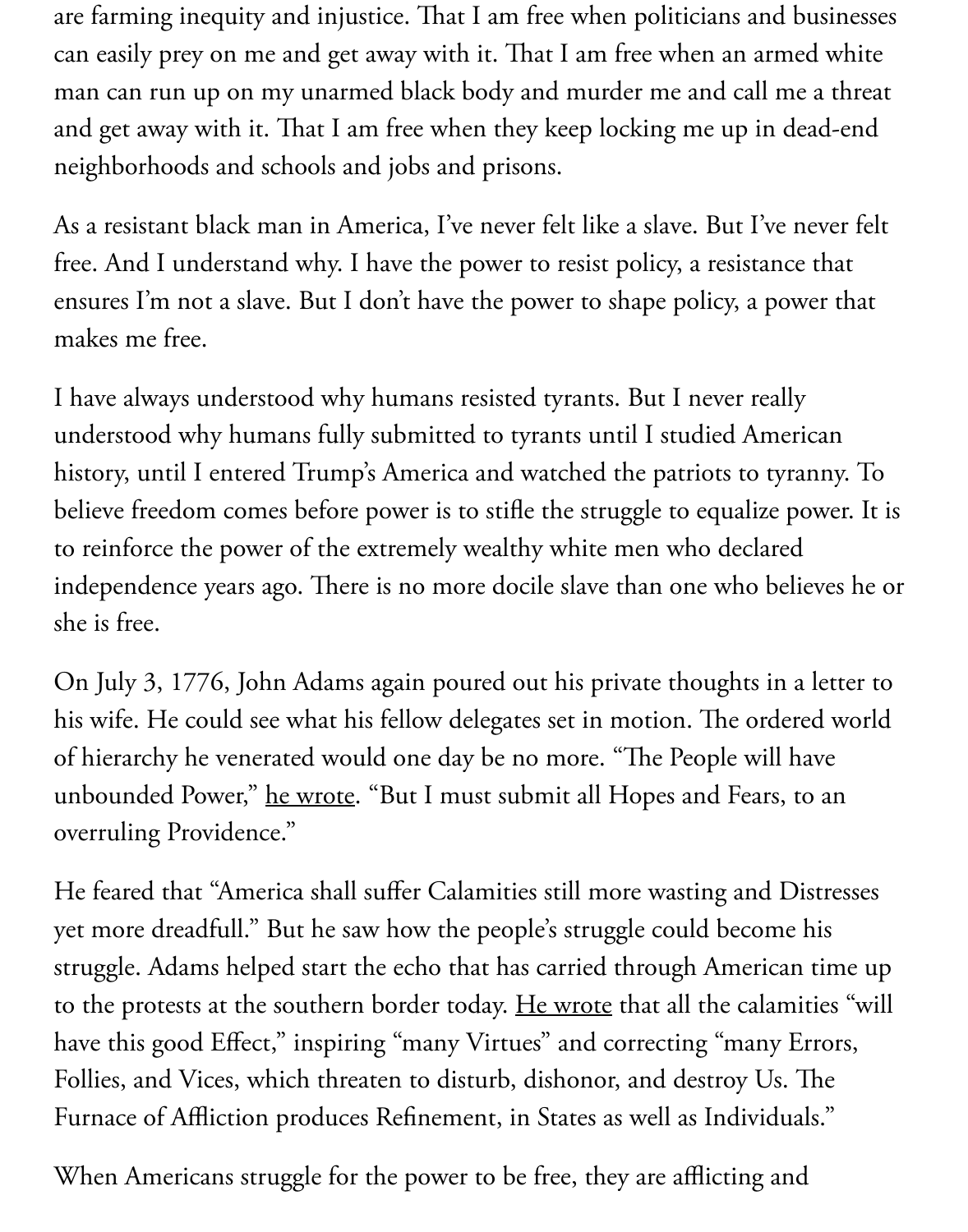*write to letters@theatlantic.com.*